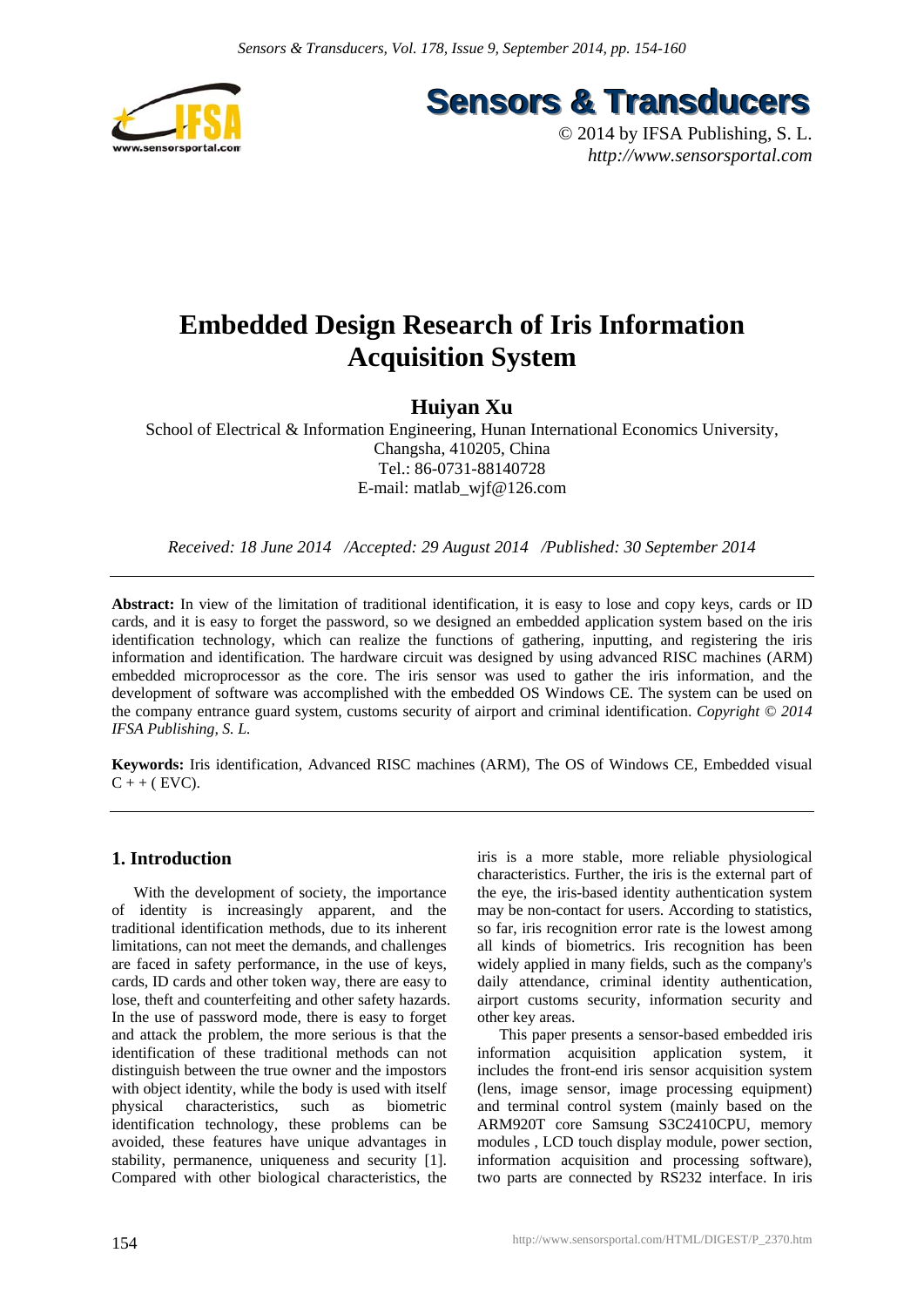recognition, the existing back-end information collection management system is generally based on PC platform, it is not easy to move, information collection on-site and data analysis will be difficult. With maturity of hardware and software resources, the development has been rapid in the application of embedded system. Embedded system devices based on Windows CE usually have small size, light weight, low power consumption, network, powerful, userfriendly interface and good stability, the application system of iris sensor embedded information collection is designed in this paper, it is able to conduct on-site identity information collection and analysis of data entry.

# **2. Iris Recognition Principle**

#### **2.1. Iris Recognition Technology Overview**

The human eye is composed of three parts of the sclera, iris and pupil, Iris is a disk-shaped membrane, it is located in front of the eye, as is showed in Fig. 1.



**Fig. 1.** Eye chart.

Sclera is the white part of the eye periphery, about 30 % of the total area, the black part of the eye center is the pupil, or about 5 %, iris is located between the sclera and the pupil, it contains the most abundant texture information, and it occupies 65 %, iris cutting diagram is showed in Fig. 2.



**Fig. 2.** Iris cutting diagram.

By the iris appearance, there are many pigmentations, crypts, folds, etc., it is one of the most unique structures in the human body [1]. The formation of the iris is determined by genetics, gene expression determines the form of the human iris, physiological characteristics, color and general appearance, and it is the surest sign of human biological identity, there are uniqueness, stability, acquisition, non-invasive, and other advantages. Iris recognition is to identify people through this biometric identity, in all biometric recognitive technologies, which includes fingerprint, the iris recognition is the most accurate one.

#### **2.2. Iris Image Acquisition**

The system uses a face / iris combined optical imaging apparatus, it comprises an imaging optical system, this system consists of an visible imaging optical system for the eye visual feedback, the nearinfrared light imaging optical system for iris image, and the facial imaging optical system, which accesses information of the eye position location, the optical imaging means is provided with real-time closedloop feedback control , and it is the image processing control unit. This device uses optical imaging methods, which include eye position tracking and positioning, as well as quick access to the highest quality iris images.

#### **2.3. Iris Recognition Algorithms**

In the iris image acquisition process, due to the presence of various uncertainties, there are a lot of changes in the captured images, such as that uneven lighting conditions can cause uneven distribution of iris image brightness, so in the previous feature extraction, these must be pretreated, the impact of various uncertainties is reduced, the entire pretreatment process is divided into the following three parts: iris localization, normalized, iris image enhancement [2], as is shown in Fig. 3.

#### **2.3.1 Iris Location**

Iris location is that the center and radius of the inside circle and the outside one are found in a eye iris image image, the iris is cut off, the iris inner circle is at the junction of the iris and the pupil, and the iris outer circle is at the junction of the iris and white sclera. The main positioning algorithms are Daunman circumference difference method, the Hough transform method which is adopted by Wildes, and gradient optimization algorithm [3]. The system uses Wildes gradient optimization algorithm [3], and compared with the previous two methods, the biggest difference is to simulate the pupil oval shapes, the iris image is better extracted.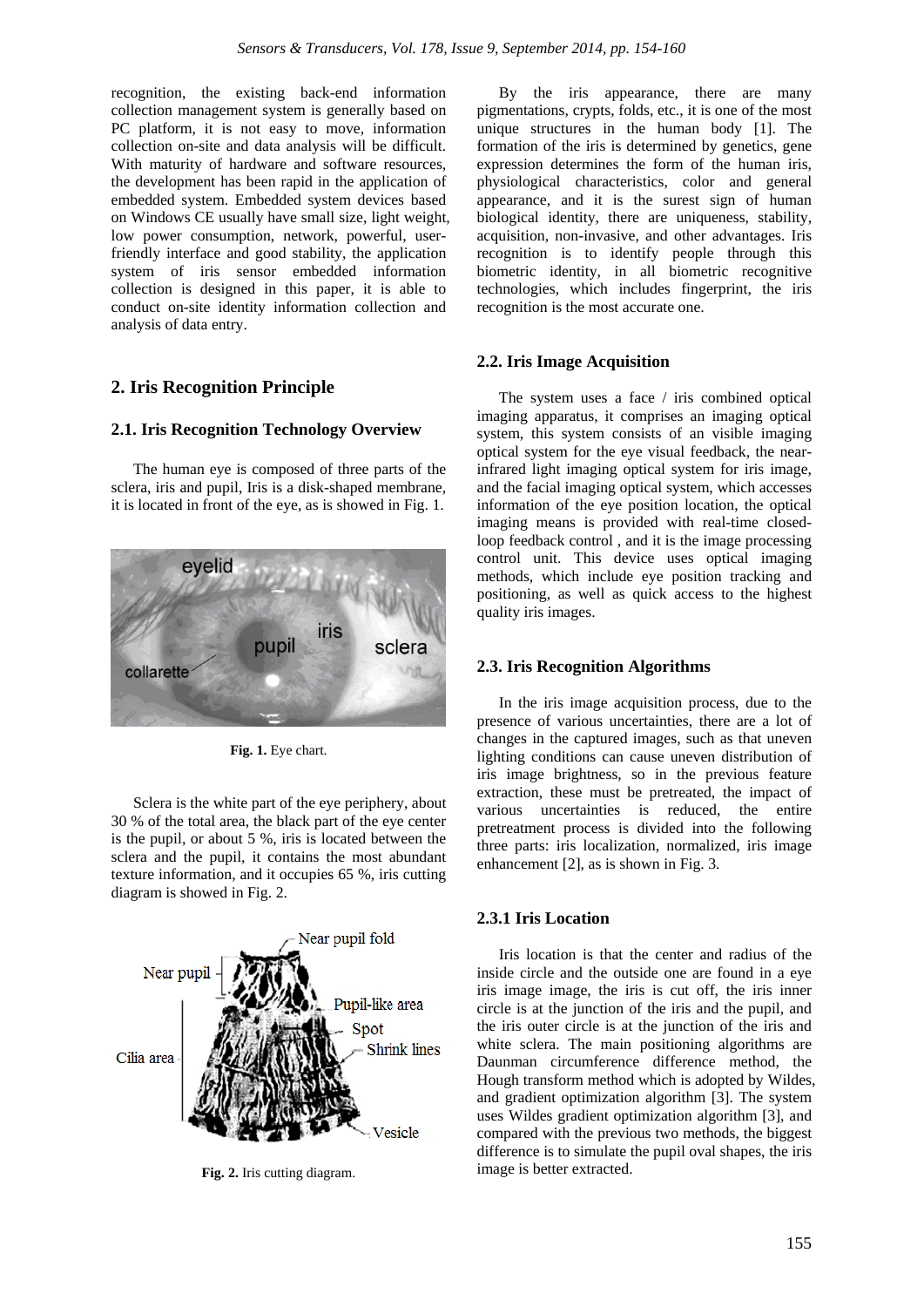

**Fig. 3.** Iris recognition flowchart.

# **2.3.2. Iris Image Normalization**

Different people like different sizes of iris, even the same person at different times and environments, the iris size will change. This is mainly due to the pupil change with the illumination. Iris normalized purpose is to adjust the size of the iris region to a fixed size, to reduce the impact which is caused as the pupil scaling.

#### **2.3.3. Image Enhancement**

Because of the device, the light on the iris image is not distributed exactly and evenly, this will affect the texture analysis results. In order to improve recognition results, the iris image partial histogram equalization is done after the commencement, image enhancement is achieved [4], the impact of nonuniform illumination is reduced [5].

# **2.3.4. Iris Feature Extraction and Matching**

By using Daunman 2-dimensional Gabor complex wavelet [6], it is better direction and frequency selective, iris image texture features are extracted, Hamming distance is used for feature matching [7]. As is Hamming distance:

$$
HD = \frac{1}{N} \sum (codeA \otimes codeB) \tag{1}
$$

where N is the code length, *codeA* is the iris pattern A, *codeB* is the iris pattern B.

# **3. Composition and Works of Iris Information Acquisition and Application System**

Iris information acquisition application system includes three parts of the sensor signal acquisition system, image processing system, and data analysis and transaction management system, as is shown in Fig. 4. Sensor signal acquisition system is responsible for locating and collection of the iris information. The image processing system is that the collected iris image is pre-processed and feature is extracted by high-performance digital signal processing (digital signal processing, DSP) chips [8, 9]. Data analysis and transaction management system is based on ARM9 embedded terminal, it is responsible for the link between the user iris feature information and its name and identification (identification, ID), and then they are stored in the database, and a user template is created, its information is storied, it is used for registration and user identification [10, 11].



**Fig. 4.** Block diagram of system composition.

# **4. Iris Information Acquisition System Hardware Design**

Left part of the figure are the time domain waveforms, the right part are the spectrogram, and the original voice, white noise (white), noisy speech and enhanced speech is respectively from the top to down. Calculating SNR SNRin  $=$  5 dB before noisy speech enhancement, the filtered signal to noise ratio SNRout  $= 8.4$  dB. After taking the white noise, the speech enhancement SRN efficiency.

Iris information acquisition system hardware includes iris acquisition module, iris recognition module, embedded core processor, memory unit, the user interface unit and communication interface unit.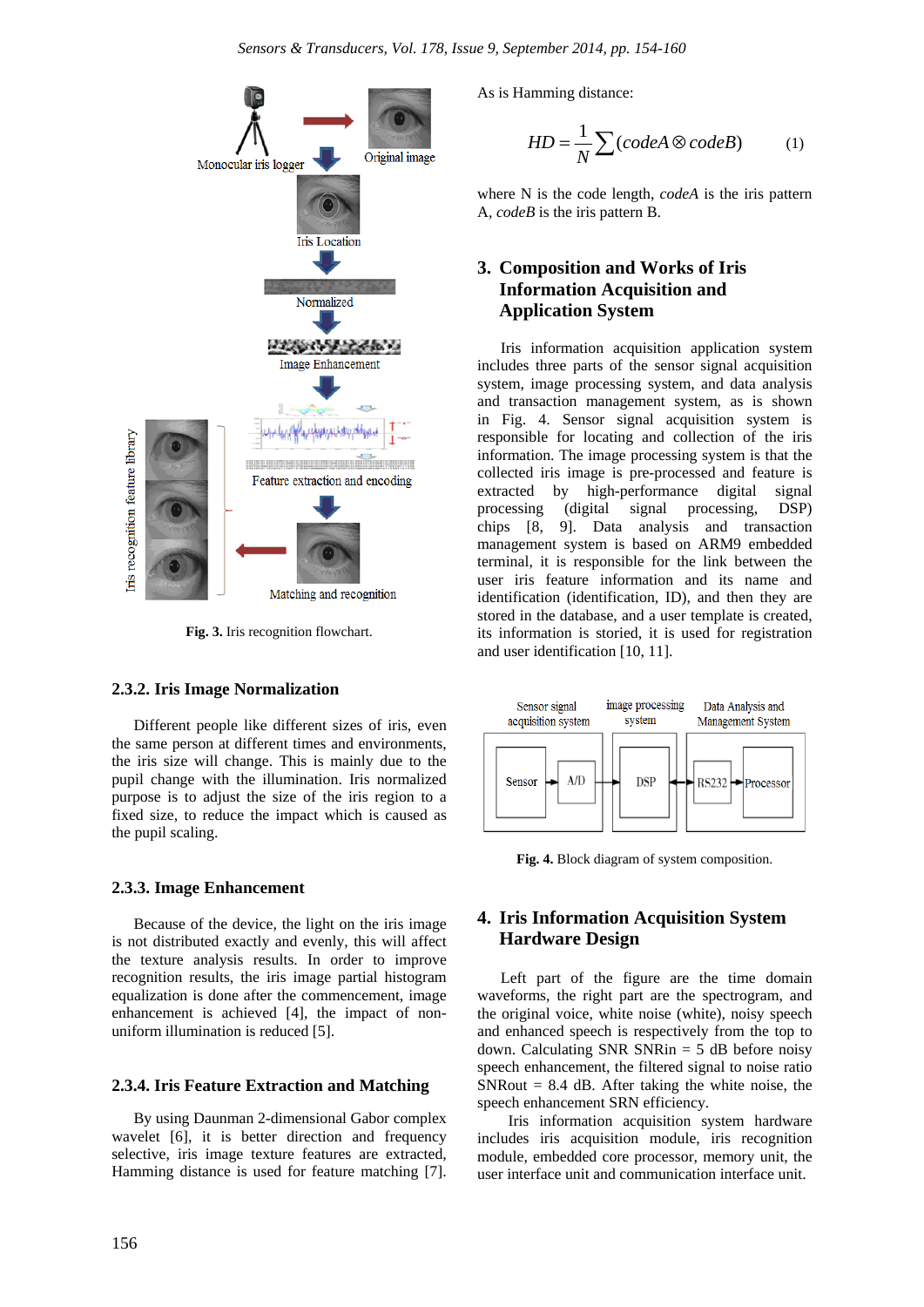# **4.1. CMOS Photoelectric Sensor**

There are high integration, low power consumption, low cost, good image quality and other characteristics in the CMOS image sensor, OmniVision's OV7110 is chosen as image sensor in the system. OV7110 is a grayscale digital CMOS image sensor, which can achieve the resolution of 640 pixels  $\times$  480 pixels. Tests prove that the extent of the resolution can ensure a more complete view of the iris details, it is enough to be used as identification judgment, the iris pattern can be clearly seen in the eye. OV7610 and OV7110 parameter index is consistent with the functions, the only difference is that there is only the Y component in the output of OV7110 , i.e., only the gray scale values, while there are the U, V components in the output of OV7610, i.e., a color value. Because the iris information mainly lies in the different of iris texture, so there is the only gray collection.

# **4.2. Core Processor Choices**

Since the system needs that iris image information is collected with timely response, and it is rapidly processed, and there need be a mass storage and convenient operation, user-friendly interface, the internet information is searched easy and fast, and it has good scalability. Therefore, the core processor requires powerful processing capabilities, rich interface, and it supports direct memory access (direct memory access, DMA) mode, there are better real-time and lower power consumption. Meanwhile, in order to simplify software development, processor be needed to have better support to the embedded operating system. Based on the above considerations, a dual-core processor is selected in the system, ADSP-BF533 type DSP is selected as an image processing module, a Samsung S3C2410 processor is selected in the embedded terminal part.

# **4.2.1. Iris Image Processing Module**

Iris image processing section uses a type ADSP-BF533 DSP, the processor is a product of the Blackfin series, it is a new high-performance DSP. Its design needs to meet computing requirements and conditions of low-power design for today's embedded audio, video and communications applications, it is a new 16-bit embedded processor. It is the Micro Signal Architecture(micro signal architecture, MSA) which is jointly developed by the ADI and Intel, a 32-bit RISC instruction set and dual 16-bit multiplyaccumulate (MAC) signal processing functions are combined with the usability of general-purpose microcontroller together.

# **4.2.2. Embedded Core Processors**

Embedded core processor is S3C2410, S3C2410 microprocessor is a16/32 bit RISC processor with low power and highly integrated, it is designed and offered for the Samsung handheld devices, there is a 272-foot field-programmable gate array (field programmable gate array, FPGA) package, solutions are provided with a low-cost, low-power, highperformance small microcontroller for handheld devices and the general types of applications [8]. The maximum operating frequency is 203 MHz, while there is the memory management unit (MMU), so that the processor can easily run in Windows CE, Linux and other operating systems, and more complex information is processed. S3C2410A provides the following extensive internal equipment: separate 16 kByte instruction Cache and 16 kByte Data Cache, MMU virtual memory management, LCD (liquid crystal display, LCD) controller (supports STN & TFT), system boot of support NANDFlash, System Manager (chip select logic and SDRAM controller), 3-channel universal asynchronous receiver / transmitter unit (universal asynchronous receiver / transmitter, UART), 4-channel DMA, 4-channel pulse-width modulation (pulse width modulation, PWM) timer devices, I / O ports, RTC, 8-channel 10-bit analog-to-digital converter (analog to digital converter, ADC) and a touch screen interface, IIC-BUS Interface, IIS-BUS interface, USB host, USB device, SD Master Card & MMC card interface, 2-channel serial peripheral interface (serial peripheral interface, SPI) and internal PLL (phase locked loop, PLL) clock multiplier [2-17].

# **4.3. Embedded Peripheral Component**

The floor mainly provides power support and interface extensions. Backplane DC is 5 V power supply, internal conversion 1.8 V is used for processor core, conversion 3.3 V is used for I/O interface circuitry.

Communication interface section includes serial port, Ethernet port and USB interfaces, the system is expanded with two serial ports, which are used to communication connection and system debugging for ARM MPU and iris recognition module. In network interface part, because there is no Ethernet S3C2410 internal control module, so a matching control chip is needed, it is Cirrus Logic's CS8900A chip, by using 10BASE-T interface, Ethernet sends and receives data. System expansion USB port is used for an external mouse, and it supports USB synchronization on WinCE. FLASH memory cell is K9F1208 type NandFlash, its capacity is 64 MByte, SDRAM is two HY57V561620, its capacity is 64 MByte. The user interface part is 3.5 inch thin film transistor type (thin film transistor, TFT) color LCD touch screen, 320 pixels  $\times$  240 pixels, it is directly connected to S3C2410 LCD controller. System hardware block diagram is shown in Fig. 5.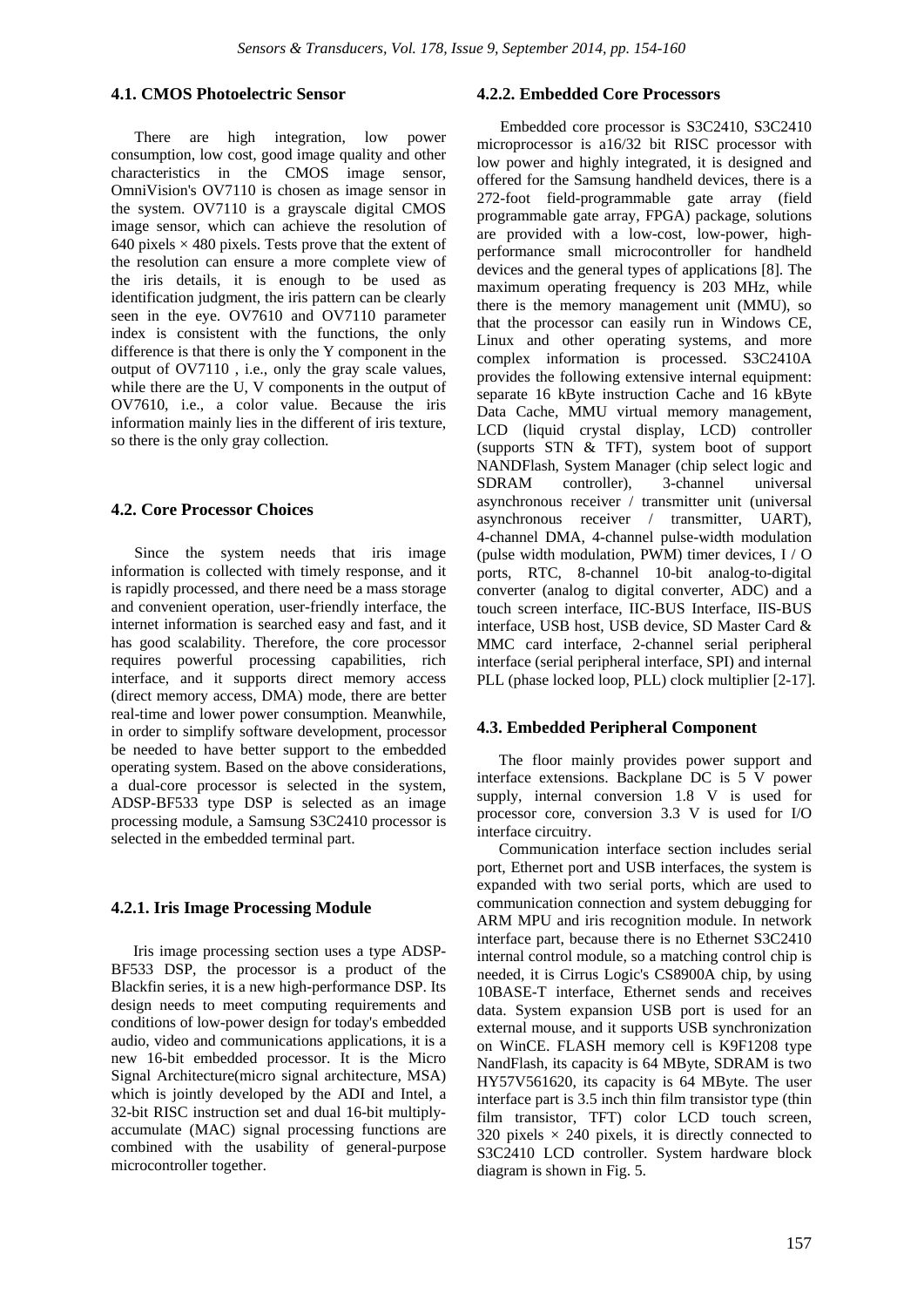

**Fig. 5.** Block diagram of hardware composition.

# **5. Iris Information Acquisition System Software Design**

Software design work includes four parts, which are the choice of operating system and kernel customization and transplantation, Bootloader transplant, SPI driver design, application development.

### **5.1. Windows CE Operating System**

Windows CE system is chosen as the underlying operating system. Windows CE is Microsoft's embedded and mobile computing platforms, it is an open, cutting 32 real-time embedded operating

system, the operating system is used to electronic devices which like handheld computers, and compared with other desktop version of the Windows operating system, it has a good reliability, real-time high, the core characteristics of small size, there is only 8-32 MByte of ROM in a typical Windows CE devices, while the smallest Windows CE kernel is only 500 kByte. Windows CE is designed to be a highly modular operating system, it accommodates different types of smart devices, and it meets image size requirements for different operating system, Windows CE graphical user interface is very well.

#### **5.2. Bootloader Transplant**

Bootloader is the operating system kernel or a short running program before user application program runs. Through this program, you can initialize the hardware equipment, the memory space map is established, right environment is ready for the final call operating system kernel or user application program.

On S3C2410, Windows CE Bootloader is implemented into two, which are followed Nboot (nandflash bootloader) and Eboot (Ethernet bootloader), they were used to boot loader mode and download the operating system. Execution order of Boot Loader [9] is showed in Fig. 6.



**Fig. 6**. Execution sequence chart of Boot Loader.

# **5.3. Windows CE Kernel Customization and System Migration**

In Windows CE kernel customization and operating system migration, Platform Builder

development tool is used, the appropriate hardware platform BSP (board support package, BSP) and hardware support are added, such as a USB mouse function, network drives, MFC controls, Chinese support. To modify the registry information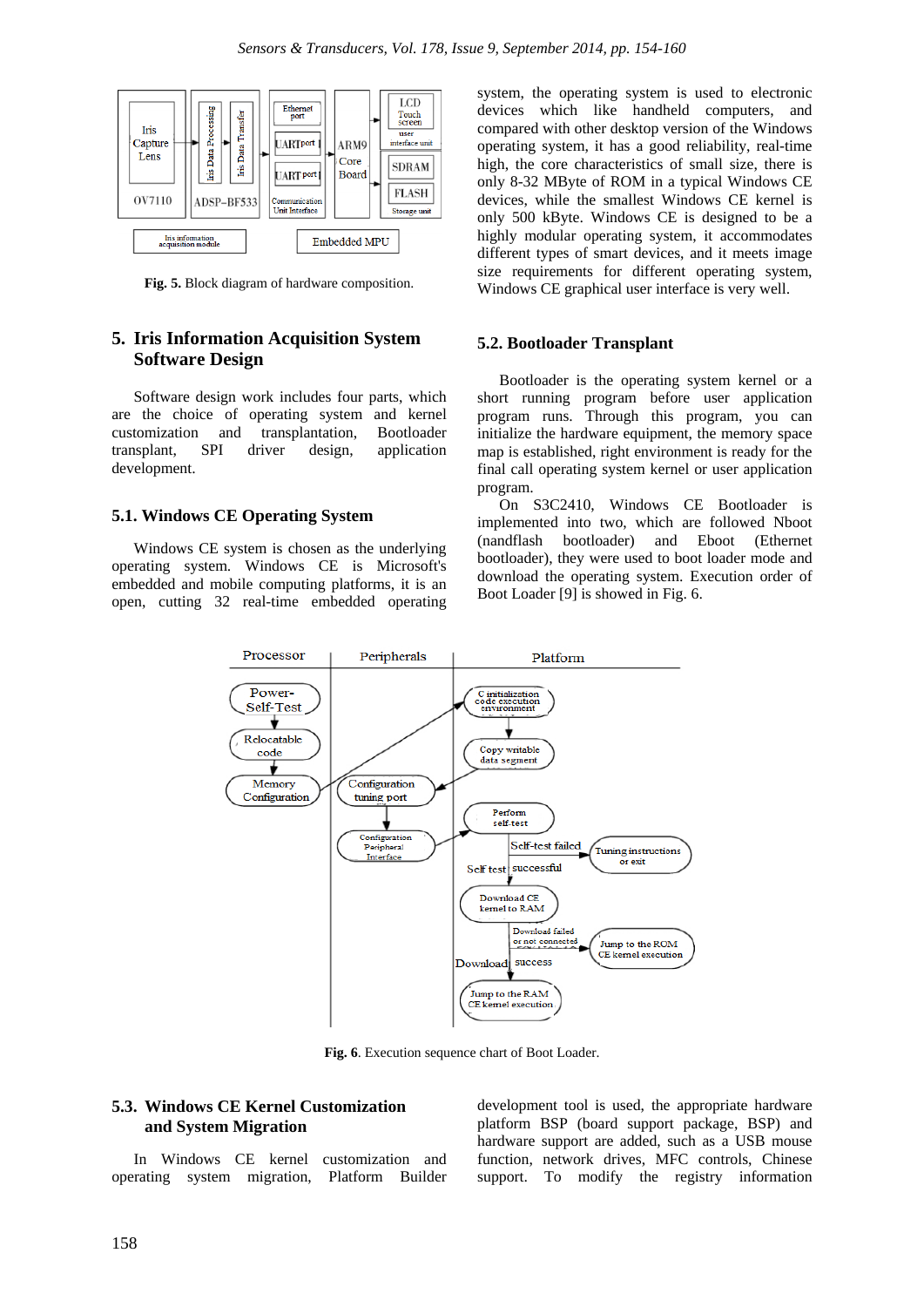platform.reg, the appropriate network environment is changed, the same network segment is set with the PC, loading serial peripheral interface (serial peripheral interface, SPI) driver. After configuration, to export the software development kit (software development kit, SDK), the custom operating system is compiled. The resulting image file is downloaded to the target board via Ethernet.

## **5.4. SPI-driven Design**

A driver is abstraction physical device or virtual device function software, drivers manage the operations of these devices, and equipment function is export to the operating system and applications. According to different of export interface drivers, windows CE driving can be divided into the native device driver (native device driver) and streaming driver (streams device driver). The machine device driver is integrated into the Windows CE platform device. Streaming driver is also known the install driver, the user-mode dynamic link library (dynamic link library, DLL) is dynamically loaded by the Device Manager (device. exe).

In Windows CE, the streaming device driver is responsible for the abstract file, the application will be able to provide application programming interfaces (application programming interface, API) (including readfile, writefile, IOcontrol, etc.) and to read and write for the system. When application program accesses the device by using API File, the request (Filesys. exe) filter through the file system is sent to the device. exe, device. exe calls streaming driver interface on request, to complete the interaction with the hardware.

#### **5.5. Application Development**

The software part of the system mainly completes the initial, data analysis and processing, PC display and operating functions. In development of master control program,  $eVC + +4$ . 0 development tools are used, the  $C + + \text{code}$  is directly compiled to CPU instructions by  $eVC + + 4$ . 0, it uses win32 application programming interface (win32API) to access the Windows CE functionality , while it is to help development of graphical user interfaces (graphical user interface, GUI) and COM applications by using MFC (Microsoft foundation classes) or Active Template Library (active template library, ATL).

The serial port and baud rate is opened by CreateFile function. Baud rate, stop bits, parity bit is set, the received data is tested, and database information is compared, which is sent to the host computer through UART port, to read and writeserial port via ReadFile and WriteFile, and sound and light alarm is set on the input identification information, iris information is accessed, the user name and ID information registration, delete, and save function are achieved, the user identify is identified, finally, the

serial port is closed through the Close-Handle function.

## **6. Conclusion and Outlook**

This paper studies the iris information acquisition system, high-performance embedded microprocessor S3C2410 is used in the process, and ADSP-BF533 based DSP is applied in iris image processing applications, stable and powerful Windows CE operating system is used as the software platform. And we studied in the iris biometric identification technology and image sensor technology, the human iris information acquisition and identification process has been given, the various functions have been tested in the system, there are characteristics with simple, non-invasive to the body, portable, it can meet the needs of the company access control system, the airport customs security, criminal investigation, and information security and other fields.

Simultaneously, the system also has good scalability, and it can be connected to the national iris repository by extending the Ethernet interface, iris information is inquired, and the image information, which is acquired iris, timely is uploaded.

# **References**

- [1]. Tian Jie, Yang Xin, Biometrics Feature Recognition Theory and Application, *University Pres*s, 2009, pp. 8 - 13.
- [2]. Liu Tiegen, Embedded image detection technology, *Machinery Industry Press*, 2008, pp. 65 – 68.
- [3]. Wildes Richard P, Asmuth Jane C, Green Gilbert L, et al., A machine vision system for iris recognition, *Machine Vision and Applications*, Vol. 9, 1996, pp. 1- 8.
- [4]. Huang Junzhou, Enhanced based super-resolution iris image, *National Academy of Sciences Institute of Automation*, 2003.
- [5]. Elad M., Feuer A., Super- resolution reconstruction of image sequences, *IEEE Transactions on Pattern Analysis and Machine Intelligence*, Vol. 21, Issue 9, 1999, pp. 817- 834.
- [6]. Ma Li, Wang Yun- Hong, Tan Tie- Niu, Iris recognition based on multichannel Gabor filtering, in *Proceedings of the International Conference on Asian Conference on Computer Vision (ACCV)*, Vol. 1, 2002, pp. 279- 283.
- [7]. Ma Li, Tan Tie Niu, Wang Yun Hong, et al., Efficient iris recognition by characterizing key local variations, *IEEE Trans on Image Processing,* Vol. 13, Issue 6, 2004, pp. 739- 750.
- [8]. Sun Yi, ARM Linux embedded system development base, *West Xi'an Electronic Science and Technology University Press*, 2008, pp. 5 - 7.
- [9]. He Zongjian, Windows CE Embedded System, *Beijing Aeronautics and Astronautics University Press*, 2006, pp. 86 - 88.
- [10]. Yang Heng, Gao Junxiong, Wang Yunbo, CCD acquisition system for iris identification, *Manufacturing Automation*, Vol. 24, 2013.
- [11]. Wang Chuan, Wang Chao, Si Yulin, Iris Recognition System Based on TMS320DM6446 and TVP5158,